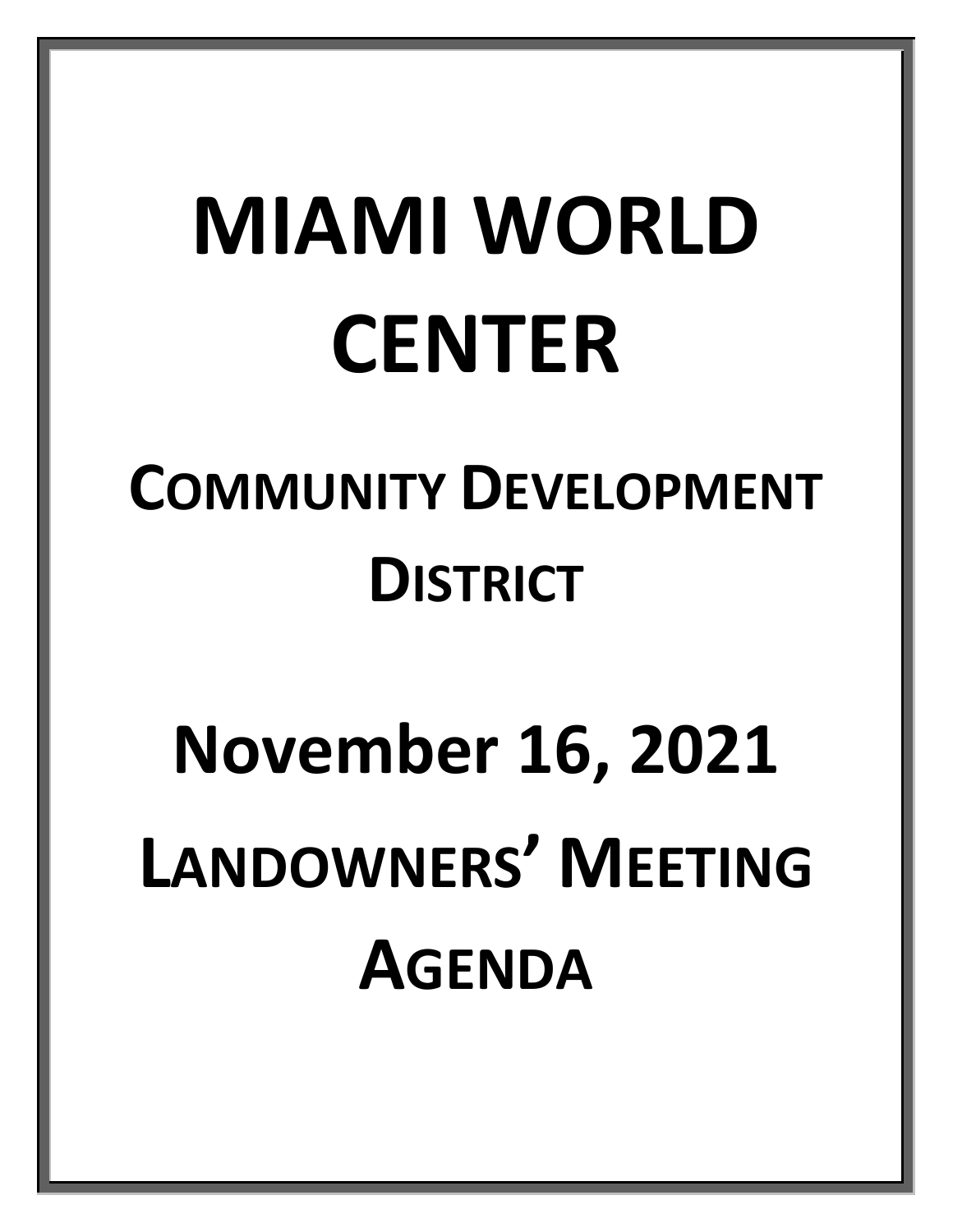#### **Miami World Center Community Development District OFFICE OF THE DISTRICT MANAGER 2300 Glades Road, Suite 410W●Boca Raton, Florida 33431 Phone: (561) 571-0010●Toll-free: (877) 276-0889●Fax: (561) 571-0013**

November 9, 2021

Landowners Miami World Center Community Development District **ATTENDEES:** 

 **Please identify yourself each time you speak to facilitate accurate transcription of meeting minutes.** 

Dear Landowners:

 A Landowners' Meeting of the Miami World Center Community Development District will be held on Tuesday, November 16, 2021 at 11:00 a.m., at the Caoba Sales Center, 698 NE 1<sup>st</sup> Avenue, G188,  Miami, Florida 33132. The agenda is as follows:

- 1. Call to Order/Roll Call
- 2. Affidavit of Publication
- 3. Election of a Chair to Conduct Landowners' Meeting
- 4. Election of Supervisors [SEATS 3, 4, 5]
	- A. Nominations
	- B. Casting of Ballots
		- I. Determine Number of Voting Units Represented
		- II. Determine Number of Voting Units Assigned by Proxy
	- C. Ballot Tabulation and Results
- 5. Landowners' Questions/Comments
- 6. Adjournment

 A landowner may vote in person at the Landowners' Meeting, or the landowner may nominate a proxy holder to vote at the meeting in place of the landowner. Whether in person or by proxy, each landowner shall be entitled to cast one (1) vote per acre of land owned by him/her and located within the District, for each person that the landowner desires to elect to a position on the Board of Supervisors that is open for election for the upcoming term (three (3) seats on the Board will be up for election). A fraction of an acre shall be treated as one (1) acre, entitling the landowner to one (1) vote with respect thereto. Please note that a particular real property is entitled to only one (1) vote for each eligible acre of land or fraction thereof; therefore, two (2) or more people who own real property in common, that is one (1) acre or less, are together entitled to only one (1) vote for that real property.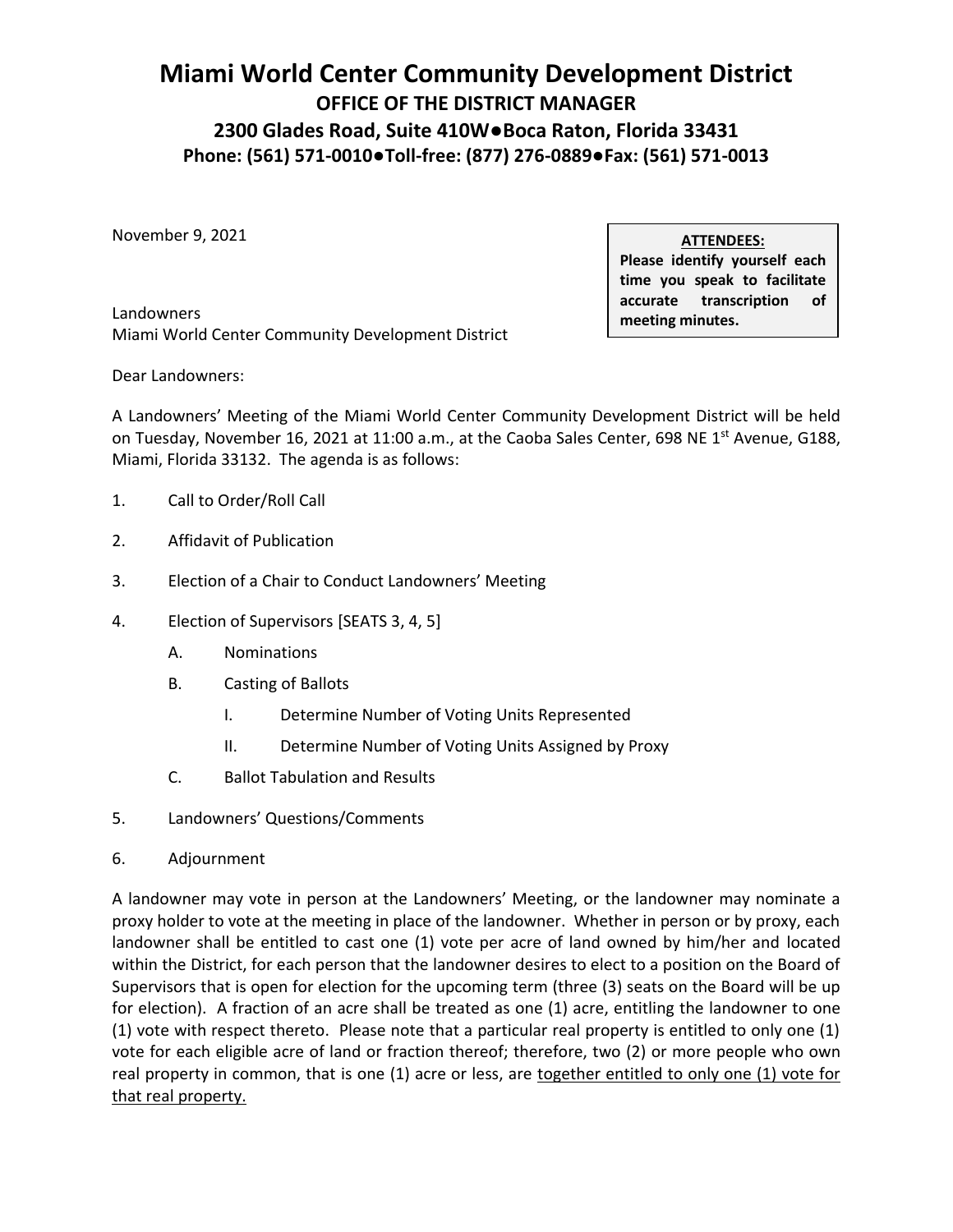*Miami World Center Community Development District November 16, 2021, Landowners' Meeting Agenda Page 2* 

 The first step is to elect a Chair for the meeting, who may be any person present at the meeting. The Chair shall conduct the nominations and the voting. If the Chair is a landowner or proxy holder of a landowner, he/she may nominate candidates and make and second motions. Candidates must be nominated and then shall be elected by a vote of the landowners. Nominees may be elected only to a position on the Board of Supervisors that is open for election for the upcoming term. The two (2) candidates receiving the highest number of votes shall be elected for a term of four (4) years, and the remaining candidate elected shall serve for a two (2)-year term. The term of office for each successful candidate shall commence upon election. Thereafter, there shall be an election of supervisors for the District every two (2) years in November on a date established by the Board of Supervisors upon proper notice until the District qualifies to have its board members elected by the qualified electors of the District.

A proxy is available upon request. To be valid, each proxy must be signed by <u>one (1)</u> of the legal owners of the property for which the vote is cast and must contain the typed or printed name of the individual who signed the proxy; the street address, legal description of the property or tax parcel identification number; and the number of authorized votes. If the proxy authorizes more than one (1) vote, each property must be listed and the number of acres of each property must be included. The signature on a proxy does not need to be notarized.

 Should you have any questions and/or concerns, please do not hesitate to contact me directly at (561) 346-5294.

Sincerely, indu

Cindy Cerbone District Manager

**FOR BOARD MEMBERS AND STAFF TO ATTEND BY TELEPHONE CALL-IN NUMBER: 1-888-354-0094 PARTICIPANT PASSCODE: 801 901 3513**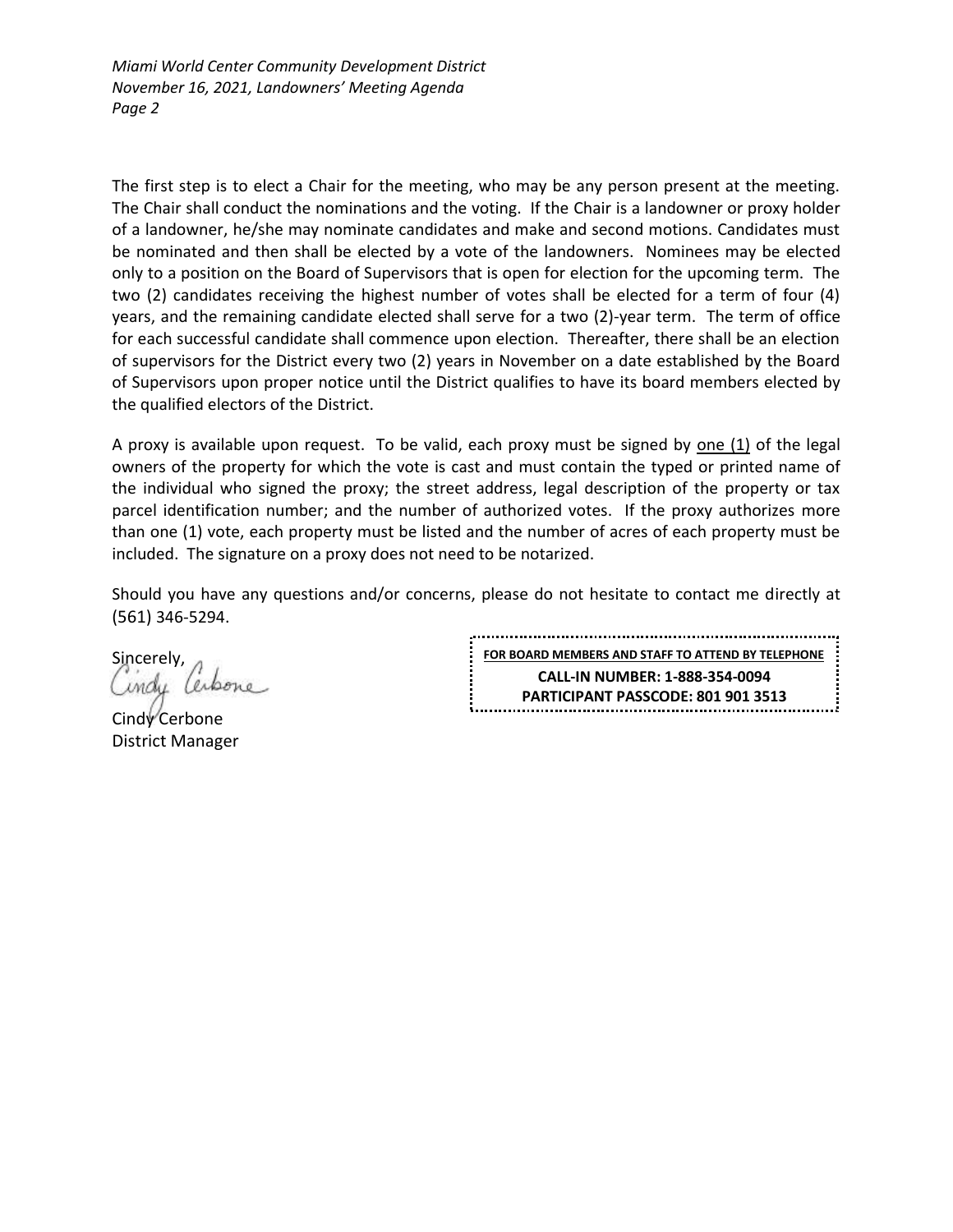#### **MIAMI DAILY BUSINESS REVIEW**

Published Daily except Saturday, Sunday and Legal Holidays Miami, Miami-Dade County, Florida

#### **STATE OF FLORIDA COUNTY OF MIAMI-DADE:**

Before the undersigned authority personally appeared GUILLERMO GARCIA, who on oath says that he or she is the DIRECTOR OF OPERATIONS, Legal Notices of the Miami Daily Business Review f/k/a Miami Review, a daily (except<br>Saturday, Sunday and Legal Holidays) nowspaper Sunday and Legal Holidays) newspaper, published at Miami in Miami-Dade County, Florida; that the attached copy of advertisement, being a Legal Advertisement of Notice in the matter of

MIAMI WORLD CENTER COMMUNITY DEVELOPMENT DISTRICT - LANDOWNERS' MEETING - NOV. 16, 2021

in the XXXX Court, was published in said newspaper in the issues of

#### 10/19/2021 10/26/2021

Affiant further says that the said Miami Daily Business Review is a newspaper published at Miami, in said Miami-Dade County, Florida and that the said newspaper has heretofore been continuously published in said Miami-Dade County, Florida each day (except Saturday, Sunday and Legal Holidays) and has been entered as second class mail matter at the post office in Miami in said Miami-Dade County, Florida, for a period of one year next preceding the first publication of the attached copy of advertisement; and affiant further says that he or she has neither paid nor promised any person, firm or corporation any discount, rebate, commission or refund for the purpose of securing this advertisement for publication in the said newspaper

Sworn of and subscribed before me this 26 OCTOBER, A.D. 2021 day

(SEAL)

GUILLERMO GARCIA personally known to me



#### MIAMI WORLD CENTER COMMUNITY DEVELOPMENT DISTRICT **NOTICE OF LANDOWNERS' MEETING**

Notice is hereby given to the public and all landowners within Miami World Center Community Development District (the "District") in Miami-Dade County, Florida advising that a meeting of landowners will be held for the purpose of electing three (3) persons to the District Board of Supervisors.

| DATE:  | November 16, 2021       |
|--------|-------------------------|
| TIME:  | 11:00 A.M.              |
| PLACE: | Caoba Sales Center      |
|        | 698 NE 1st Avenue, G188 |
|        | Miami Florida 33132     |

Miami, Florida 33132 Each landowner may vote in person or by written proxy. Proxy forms may be obtained upon request at the office of the District Manager, Wrathell, Hunt and Associates, LLC, 2300 Glades Road, Suite 410W, Boca Raton, Florida 33431, (561) 571-0010. At said meeting, each landowner or his or her proxy shall be entitled to nominate persons for the position of. Supervisor and cast one vote per acre of land, or fractional portion thereof, owned by him or her and located within the District for each person to be elected to the position of Supervisor. A fraction of an acre shall be treated as one acre, entitling the landowner to one vote with respect thereto. Platted lots shall be counted individually and rounded up to the nearest whole acre. The acreage of platted lots shall not be aggregated for determining the number of voting units held by a landowner or a landowner's proxy. At the landowners' meeting, the landowners shall select a person to serve as the

The meeting is open to the public and will be conducted in accordance with the provision of Florida Law. The meeting may be continued to a date, time, and place to be specified on the record at the meeting. A copy of the agenda for the meeting may be obtained from Wrathell, Hunt & Associates, LLC, 2300 Glades Road, Suite 410W, Boca Raton, Florida 33431 or by calling (561) 571-0010. There may be occasions when one or more Supervisors or staff will participate by telephone.

meeting chair and who shall conduct the meeting.

Pursuant to provisions of the Americans with Disabilities Act, any person requiring special accommodations at this meeting because of a disability or physical impairment should contact the District Office at (561) 571-0010 at least 48 hours prior to the meeting. If you are hearing or speech impaired, please contact the Florida Relay Service by dialing 7-1-1, or 1-800-955-8771 (TTY) / 1-800-955-8770 (Voice), for aid in contacting the District Office.

A person who decides to appeal any decision made at the meeting with respect to any matter considered at the meeting is advised that person will need a record of the proceedings and that accordingly, the person may need to ensure that a verbatim record of the proceedings is made, including the testimony and evidence upon which such.appeal is to be based.

**District Manager Miami World Center CDD** 

10/19~26 . 21-01/0000555990M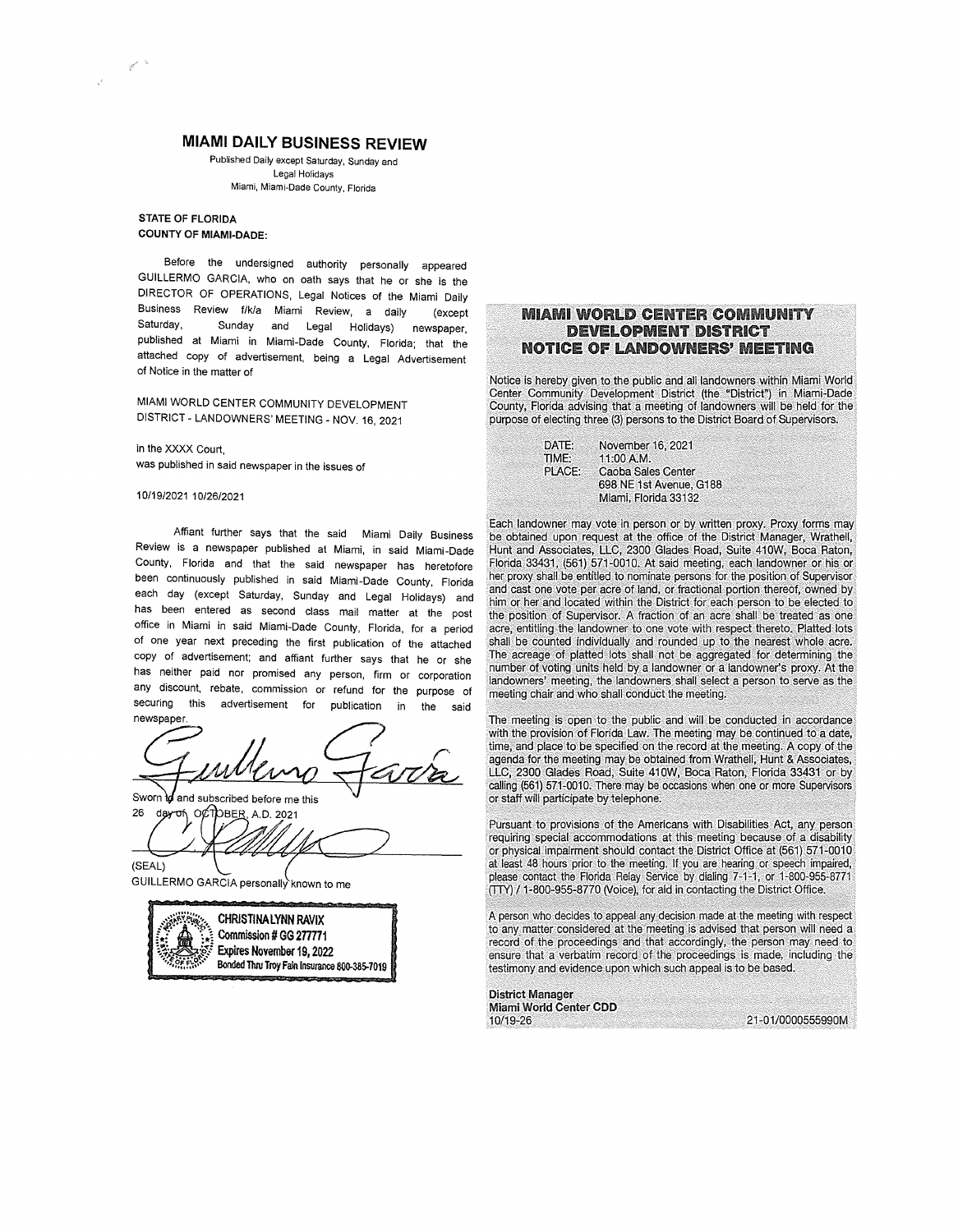#### **MIAMI WORLD CENTER COMMUNITY DEVELOPMENT DISTRICT INSTRUCTIONS RELATING TO LANDOWNERS' MEETING FOR THE ELECTION OF SUPERVISORS**

DATE OF LANDOWNERS' MEETING: **November 16, 2021** 

TIME: **11:00 A.M.** 

#### LOCATION: **Coaba Sales Center Miami, Florida 33132 698 NE 1st Avenue, G188**

 Pursuant to Chapter 190, Florida Statutes, and after a Community Development District **("District")** has been established and the landowners have held their initial election, there shall be a **("Board")** every two years until the District qualifies to have its board members elected by the qualified electors of the District. The following instructions on how all landowners may participate in the election are intended to comply with Section 190.006(2)(b), Florida Statutes. subsequent landowners' meeting for the purpose of electing members of the Board of Supervisors

 A landowner may vote in person at the landowners' meeting, or the landowner may nominate a proxy holder to vote at the meeting in place of the landowner. Whether in person or by proxy, each landowner shall be entitled to cast one vote per acre of land owned by him or her and located within the District, for each position on the Board that is open for election for the upcoming term. A fraction of an acre shall be treated as one (1) acre, entitling the landowner to one vote with respect thereto. Please note that a particular parcel of real property is entitled to only one vote for each eligible acre of land or fraction thereof; therefore, two or more people who own real property in common, that is one acre or less, are together entitled to only one vote for that real property**.** 

 At the landowners' meeting, the first step is to elect a chair for the meeting, who may be any person present at the meeting. The landowners shall also elect a secretary for the meeting who may be any person present at the meeting. The secretary shall be responsible for the minutes of the meeting. The chair shall conduct the nominations and the voting. If the chair is a landowner or proxy holder of a landowner, he or she may nominate candidates and make and second motions. Candidates must be nominated and then shall be elected by a vote of the landowners. Nominees may be elected only to a position on the Board that is open for election for the upcoming term.

 Three (3) seats on the Board will be up for election by landowners. The two candidates receiving the highest number of votes shall be elected for a term of four (4) years. The remaining candidate receiving the next highest number of votes shall be elected for a term of two (2) years. The term of office for each successful candidate shall commence upon election.

A proxy is available upon request. To be valid, each proxy must be signed by <u>one</u> of the legal owners of the property for which the vote is cast and must contain the typed or printed name of the individual who signed the proxy; the street address, legal description of the property or tax parcel identification number; and the number of authorized votes. If the proxy authorizes more than one vote, each property must be listed and the number of acres of each property must be included. The signature on a proxy does not need to be notarized.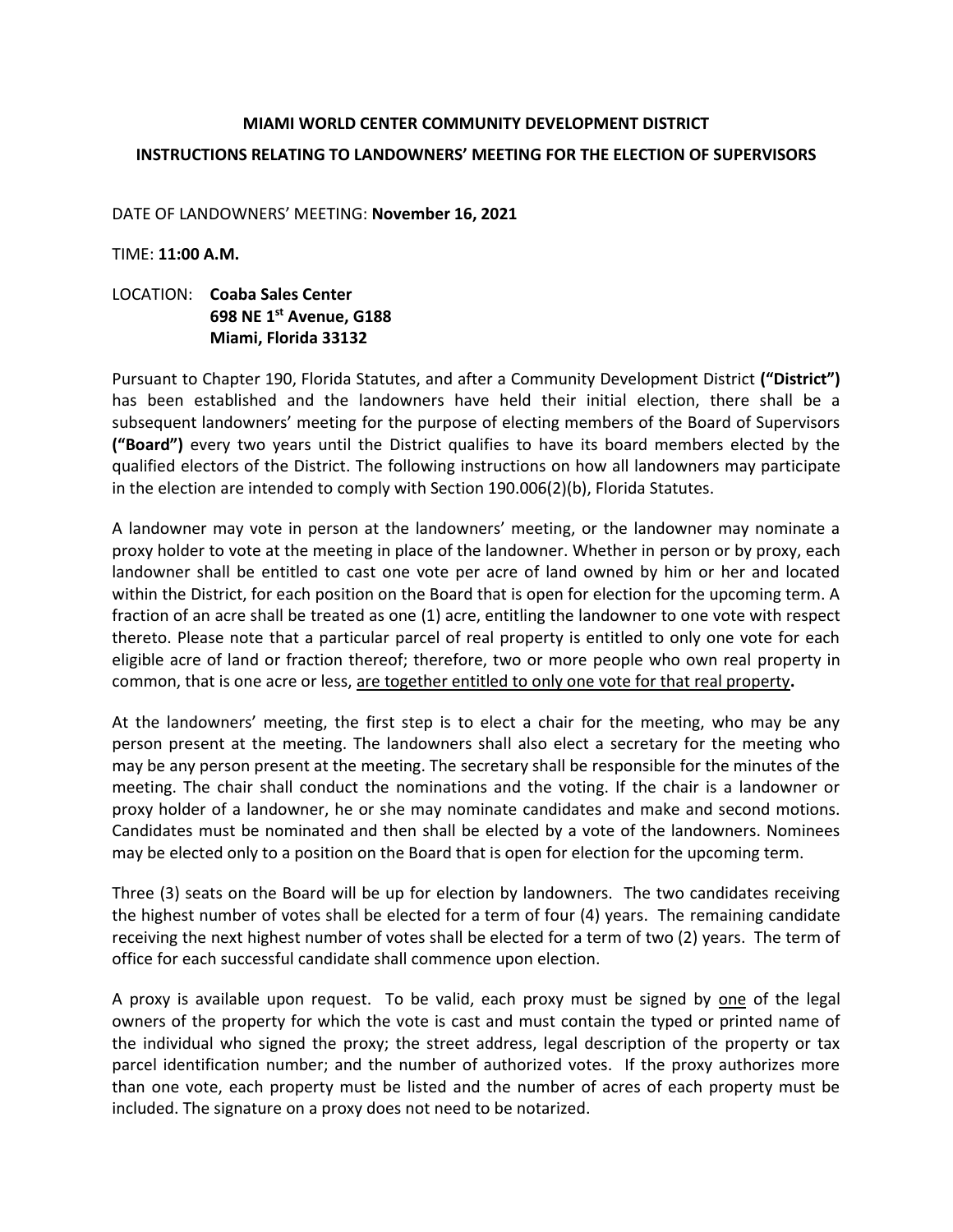#### **LANDOWNER PROXY**

#### **MIAMI WORLD CENTER COMMUNITY DEVELOPMENT DISTRICT MIAMI-DADE COUNTY, FLORIDA LANDOWNERS' MEETING – NOVEMBER 16, 2021**

 KNOW ALL MEN BY THESE PRESENTS, that the undersigned, the fee simple owner of the lands **Holder")** for and on behalf of the undersigned, to vote as proxy at the meeting of the landowners of the Miami World Center Community Development District to be held at 11:00 a.m., on November 16, 2021 at the Caoba Sales Center, 698 NE 1st Avenue, G188, Miami, Florida 33132 and at any adjournments thereof, according to the number of acres of unplatted land and/or platted lots owned by the undersigned but not limited to, the election of members of the Board of Supervisors. Said Proxy Holder may vote in accordance with his or her discretion on all matters not known or determined at the time of solicitation described herein, hereby constitutes and appoints \_\_\_\_\_\_\_\_\_\_\_\_\_\_\_\_\_\_\_\_\_\_\_\_\_\_\_\_\_\_\_ **("Proxy** landowner that the undersigned would be entitled to vote if then personally present, upon any question, proposition, or resolution or any other matter or thing that may be considered at said meeting including, of this proxy, which may legally be considered at said meeting.

 Any proxy heretofore given by the undersigned for said meeting is hereby revoked. This proxy is to continue in full force and effect from the date hereof until the conclusion of the landowners' meeting and any adjournment or adjournments thereof, but may be revoked at any time by written notice of such revocation presented at the landowners' meeting prior to the Proxy Holder's exercising the voting rights conferred herein.

| Printed Name of Legal Owner |                |                         |
|-----------------------------|----------------|-------------------------|
| Signature of Legal Owner    | Date           |                         |
| <b>Parcel Description</b>   | <b>Acreage</b> | <b>Authorized Votes</b> |
|                             |                |                         |
|                             |                |                         |
|                             |                |                         |

 *[Insert above the street address of each parcel, the legal description of each parcel, or the tax identification number of each parcel. If more space is needed, identification of parcels owned may be incorporated by reference to an attachment hereto.]* 

#### **Total Number of Authorized Votes: \_\_\_\_\_\_\_**

 $\overline{\phantom{a}}$ 

 (1) acre entitling the landowner to one vote with respect thereto. Moreover, two (2) or more persons who own real property in common that is one acre or less are together entitled to only one vote for that real property. If the fee simple landowner is not an individual, and is instead a corporation, limited liability company, limited partnership or other entity, evidence that the individual signing on behalf of the entity NOTES: Pursuant to Section 190.006(2)(b), Florida Statutes (2016), a fraction of an acre is treated as one has the authority to do so should be attached hereto (e.g., bylaws, corporate resolution, etc.).